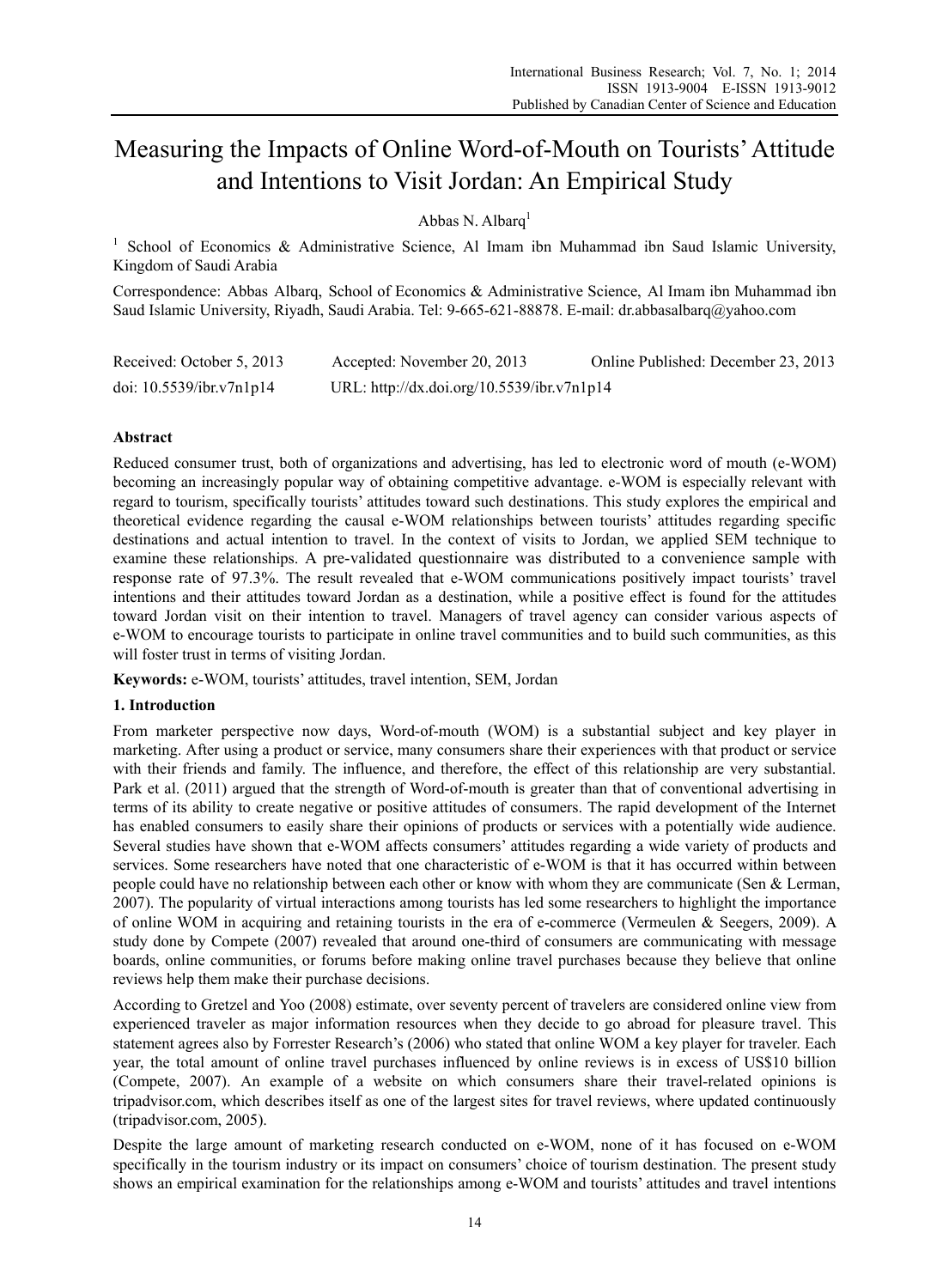regarding Jordan. The way in which the Internet has facilitated this form of communication has increased the need to understand how e-WOM can impact consumers' decision-making processes (Park et al., 2011).

# **2. Literature Review**

## *2.1 Tourism Industry in Jordan*

Jordan is widely located as "Westernized" countries in the Arab World. It has become a popular destination for foreigners seeking to live, work, or study in that region (Westernized media in Jordan breaking old taboos, 2012). In 2011, 1.8 million tourists visited Amman (Jordan's capital city) and spent over \$1.3 billion there (Periodical Islamic Chamber Of Commerce & Industry Magazine, 2012), making it the eighth-most visited city in the Middle East and Africa, and the ninth-highest recipient of international visitor spending. The entire Kingdom of Jordan received 8 million visitors in 2010 and \$4.4 billion in visitor expenditure (Periodical Islamic Chamber Of Commerce & Industry Magazine, 2012). Traditionally one of the most politically stable countries in the region, Jordan has recently experienced a high level of economic growth, driven mainly by mining, tourism, and real estate. In 2012, tourism revenue represented 14 percent of Jordan's GDP and increased by approximately 17 percent each year between 2004 and 2010 (Ministry of Tourism & Antiquities, 2012).

Tourism is an important part of Jordan's economy and the national government has made several attempts to accelerate the development of this segment. The Jordanian Tourism Board's National Tourism Strategy 2004– 2010 is a strategic plan to boost the country's tourism industry. By 2014, the Jordanian Tourism Board aimed to double its tourism receipts to approximately JOD 1.3 billion, and it also forecast that more than 51,000 new jobs should have been created within the tourist industry by 2012 (see Table 1). The national government has recently cut sales tax on hotels from 14 percent to 8 percent in an effort to protect the country's tourism industry from the impact of the global recession. The tourism ministry also announced that it would ease entry requirements for tourists from India and China.

| Month                      |                 | January |          | March   | <b>Total</b> |  |
|----------------------------|-----------------|---------|----------|---------|--------------|--|
| Tourists' region of origin |                 |         | February |         |              |  |
|                            | Nights          | 1266    | 1556     | 3767    | 6589         |  |
| <b>African Countries</b>   | Arrivals        | 571     | 978      | 2263    | 3812         |  |
|                            | Nights          | 25,336  | 26,380   | 37,017  | 88,733       |  |
| <b>American Countries</b>  | Arrivals        | 15,418  | 15,442   | 21,711  | 52,571       |  |
|                            | <b>Nights</b>   | 113,998 | 102,365  | 116,720 | 333,083      |  |
| <b>Arab countries</b>      | Arrivals        | 44,182  | 46,093   | 51,990  | 142,265      |  |
|                            | Nights          | 22,027  | 24,285   | 31,710  | 78,022       |  |
| Asia & Pacific countries   | Arrivals        | 13,317  | 16,132   | 17,802  | 47,251       |  |
|                            | <b>Nights</b>   | 73,530  | 81,702   | 137,815 | 293,047      |  |
| <b>European countries</b>  | Arrivals        | 32,769  | 37,712   | 68,747  | 139,228      |  |
|                            | Nights          | 37,149  | 59,299   | 81,730  | 208,178      |  |
| Jordanian                  | Arrivals        | 35,799  | 34,527   | 49,058  | 119,384      |  |
| <b>Total</b>               | <b>Nights</b>   | 303,306 | 295,587  | 408,759 | 1,007,652    |  |
|                            | <b>Arrivals</b> | 142,056 | 150,884  | 211,571 | 504,511      |  |

Table 1. Monthly beds night/arrivals at classified hotels by country group, 2013

\* Source: Ministry of Tourism & Antiquities (Data up to 31/3/2013).

# *2.2 Word of Mouth from a Marketing Perspective*

A lot of scholar have mentioned in the literature WOM as a key player tool in marketing concept. Sernovitz et al. (2009) noted that people enjoy talking about products and services they have consumed, and they also discuss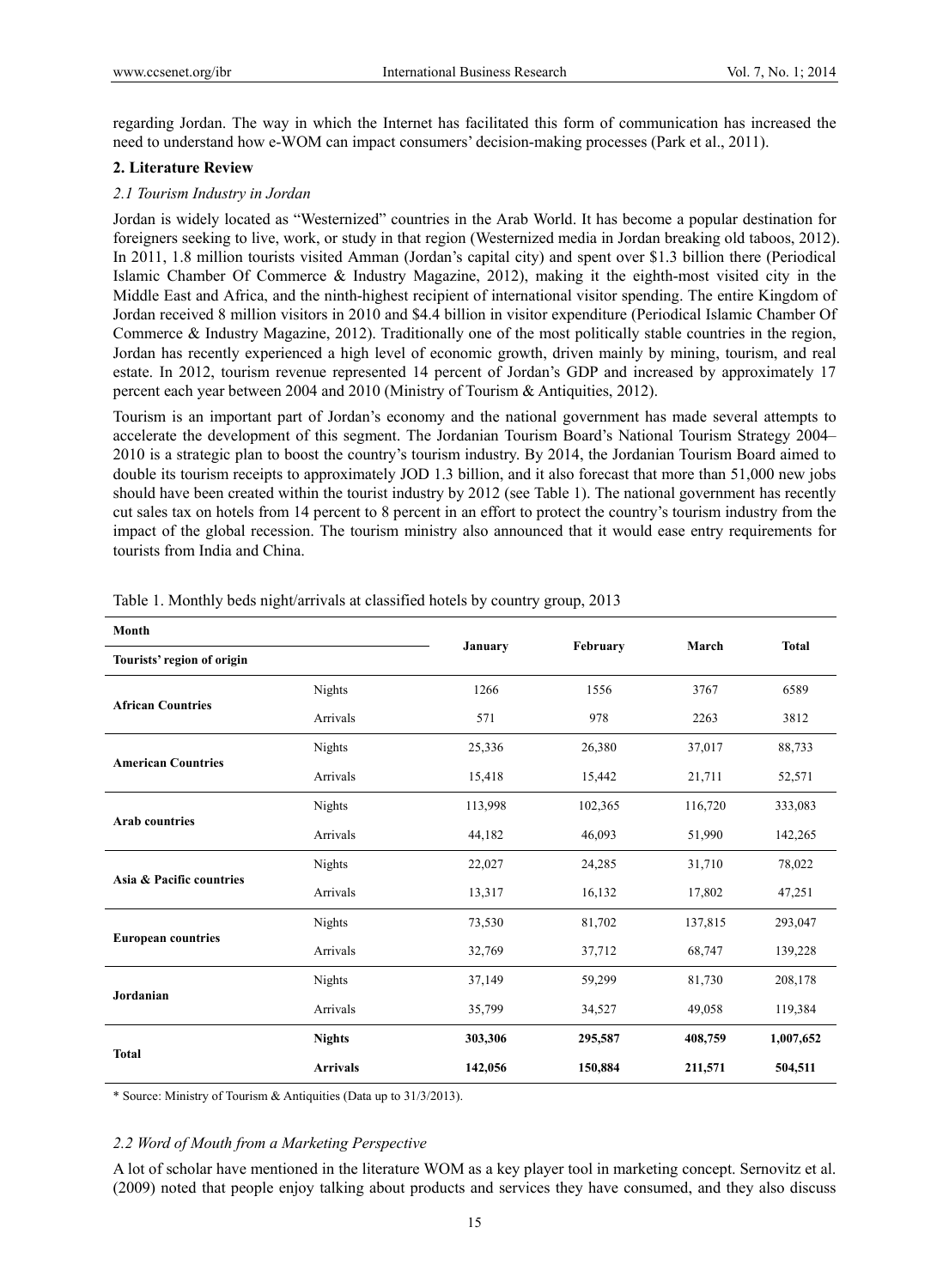the producers and providers services or could provide product. People sometimes often feel proud about consuming a particular product, while other people suggest that others do not consider buying a certain product. Therefore, word of mouth marketing is about earning the positive comments from consumers. Some researchers, such as Tucker (2011), consider WOM to be a key to an organization's success. Tucker (2011) added that consumers, as a whole, are often untrusting of the producer's own advertising, and much more trusting of other consumers.

Because WOM can be positive or negative, some researchers have linked the type of WOM to the satisfaction level. Steinkuehler and Williams (2006) proposed three main theories related to consumers engaging in WOM:

- 1) Satisfied customers share their opinions with others for several reasons, including the following:
- To draw attention to themselves
- To reduce cognitive conflict
- To avoid being negative
- To appear knowledgeable to others
- They like to help others.
- 2) Dissatisfied consumers engage in WOM for the following reasons:
- To warn others
- To vent their dissatisfaction.
- To reduce anxiety
- 3) Exceedingly satisfied with those are dissatisfied will be most extreme and therefore have the greatest impact.

WOM communication is an increasingly important topic in marketing these days, as consumers' behavior is becoming increasingly immune to traditional advertising and other marketing communications. Essentially, e-WOM is the same tradition relationship between two or more based on oral, person-to-person communication as a tool, but in e-WOM internet is the based tool for this communication. Obviously, e-WOM is different in that it involves communication over the internet rather than verbal or face-to-face communication.

## *2.3 Online Word of Mouth and Tourism Industry*

The Internet has given consumers many more ways to acquire product information, particularly by considering the opinions of other consumers, and provided opportunities for consumers to share their own consumption-related opinions (Hennig et al., 2004). Recent tourism-related research has shown the influence have a mojor impact on tourism-related products and services in several countries (Litvin et al., 2008). Bone (1992) argued that e-WOM occurs during the consumption of a product, since individuals are simply sharing their thoughts. Anderson (1998), on the other hand, implied that e-WOM can be positive, neutral, or negative. Several researchers have argued that e-WOM is more powerful than more traditional forms advertising (Tucker, 2011).

Some reports have indicated that the number of visitors who used online to review the other opinion from other experienced consumers in travel for such destination each year runs into the hundreds of millions (Tripadvisor.com, 2006). Up to 84 percent of these visitors are influenced by online and effect their plan and decision for travel (Travelindustrywire.com, 2007). This agrees also by Goldenberg et al. (2001) emphasized that WOM from other consumers has a strong influence on consumer decision-making processes. In (2008) Gretzel and Yoo revealed that readers often perceive other travelers' reviews to be more enjoyable, and trustier than advertisement offered by traveler agencies.

The fact that online reviews from travelers are important information sources, both for travelers and tourism companies, has led researchers to use sophisticated technologies in attempts to analyze and understand online traveler reviews (Ye et al., 2011; Jalilvand et al., 2012). Zhou and Lai (2009) indicate that the amount of online users and blogs by tourists has a significant correlation with the actual number of tourists a destination receives, although there was no significant correlation between the number of actual tourists and the size of travel adviser. Opinions regarding the power of e-WOM vary widely, and most of the prior literature is based on surveys that asked respondents to report the extent to which online reviews impacted their travel-related decisions (Gretzel & Yoo, 2008; Vermeulen & Seegers, 2009). Recent tourism research, in several countries, has shown how much influence positive and negative e-WOM has on tourism products. For example, Morgan, Pritchard et al. (2003) research in a New Zealand context found passive, negative or unfavorable online WOM have a very strong negative impact on a destination's image.

In Dennis et al.'s (2009) conceptual model of e-consumers' behavior, a positive attitude towards an e-retailer will influence the intention to purchase a product or service from that e-retailer. This concurs with Vermeulen and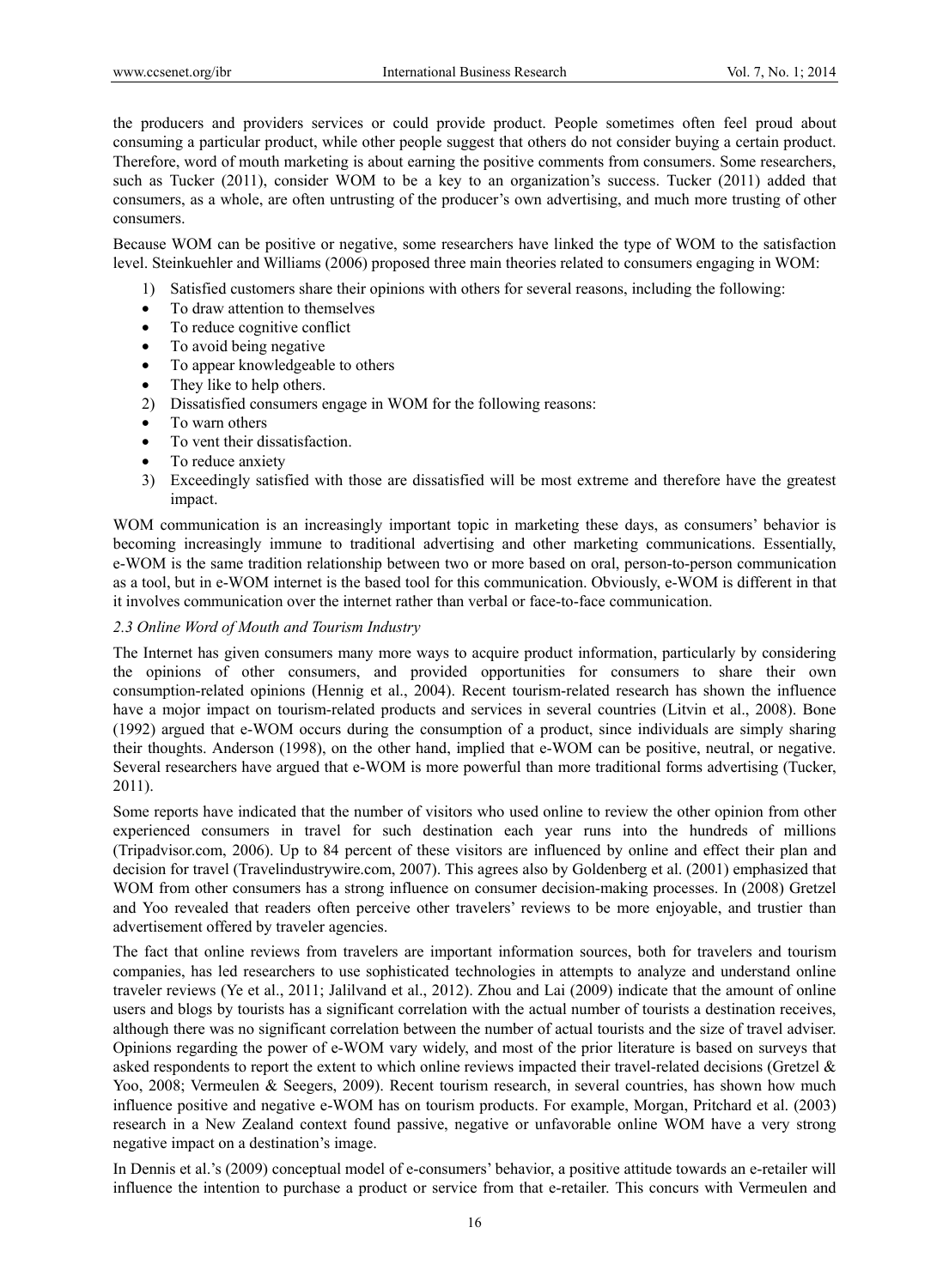Seegers (2009) found that increasing in online intention to review other opinion consumer toward such service or product increased and improve the awareness for travelers' attitudes. Castaneda et al.'s (2009) study examined how tourists' attitudes towards certain websites and the Internet in general can help explain attitudes regarding brands and consumer behavior. With these findings, we anticipate that:

# **H1: e-WOM has a positive effect on tourists' attitudes toward destinations.**

# **H2: e-WOM has a positive effect on travel intention.**

## *2.4 Attitudes toward Destination*

Attitude is important due to the power and the ability to predict specific behaviors (Kraus, 1995). Attitude toward a certain behavior has been defined as the level or the stand can represents person's feeling as appropriate or not (Ajzen, 1991), an individual with a more favorable attitude towards a behavior will have a stronger intention to act that behavior (Ajzen, 1991). In the context of the present study, the behavior in question is the intention to travel such destination and the attitude is the consumer's attitude toward the relevant destination. Based on the opinions of the above-mentioned researchers, we anticipate that:

# **H3: The attitudes of tourist toward Jordan visit positively effect on travel intention.**



Figure 1. The proposed model (adopted by Jalilvand and Samiei, 2012)

## **3. Method**

Our empirical study was conducted in Amman, which is a popular Jordanian tourism destination. The study's target population was international visitors. Accurate data was not available regarding the size and location of this population, which meant that it was not possible to use probabilistic sampling techniques. Using convenience method for data collection, this study was based. Piloted questionnaire was distributed to 302 participants with a response rate of 97.3%. We gathered our data between June and October, 2011 and administered the questionnaire to the respondents personally. Table 3 shows the sample profile.

## *3.1 Measurement Instrument*

The study's main goal was to investigate the influence that e-WOM has on the attitudes of tourists towards destinations and intentions to travel. With this in mind, we modified certain existing scales. The questionnaire had four parts. The purpose of the first part was to identify the socio-demographic characteristics of the sample, which was done using such items as gender, level of education, age, purpose of travel, primary residence, and previous visits to Jordan. The second part involved questions about e-WOM. The third part dealt with tourists' attitudes regarding Jordan; and the fourth and final part captured travel intentions. We followed Bambauer-Sachse and Mangold's (2011) six-item measurement of e-WOM. We measured attitude using the modified scales that Gamble et al. (2009) developed, which included such items as very bad/very good, very unpleasant/very pleasant, very worthless/very valuable. Then, we measured travel intention by modifying and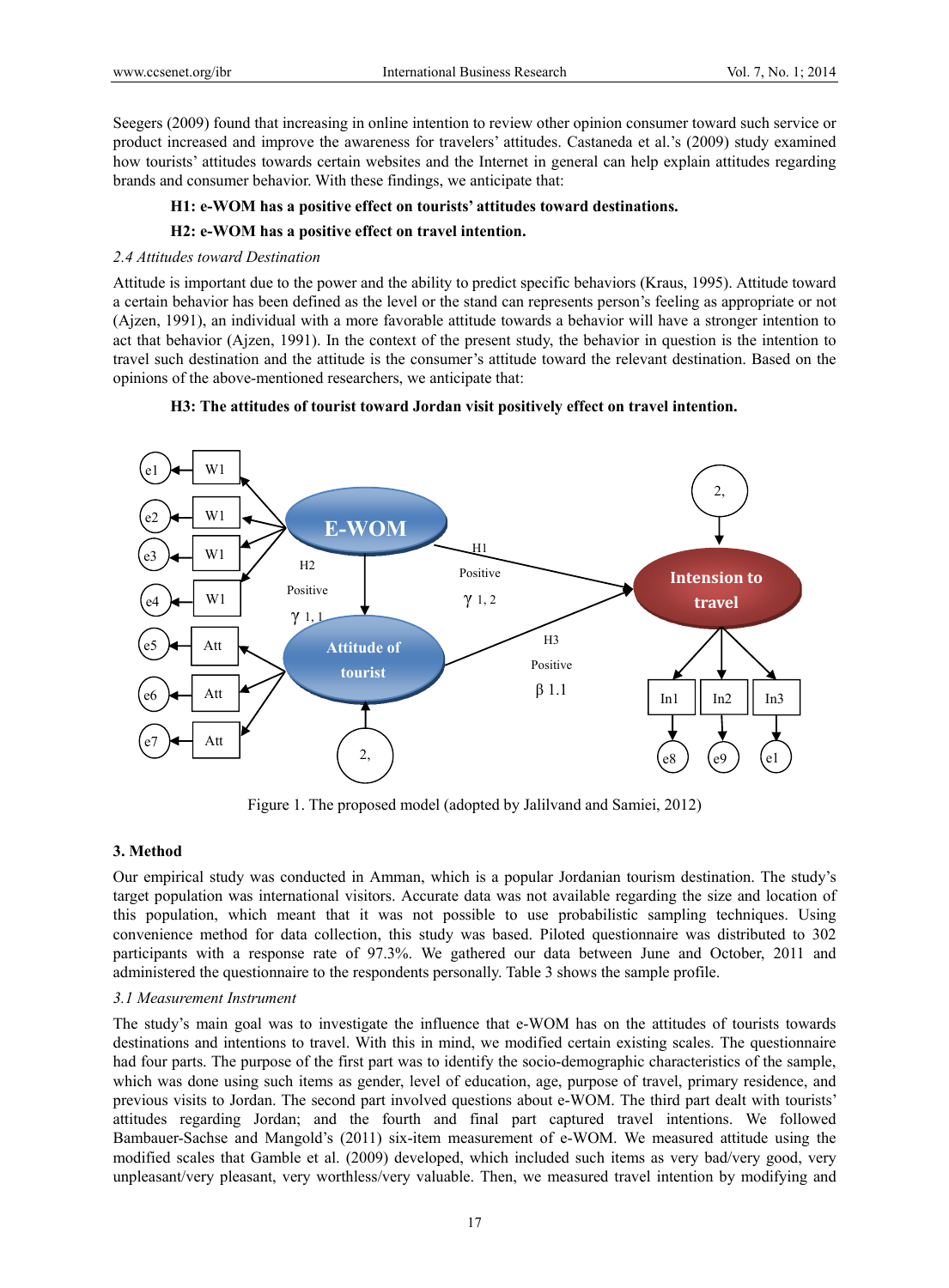using a three-item scale that Jalilvand and Samiei (2012) developed. Our final questionnaire included 12 items and used a 7-point numerical Likert-type scale from strongly disagree (1) to strongly agree (7).

## *3.2 Data Analysis*

We tested the inter-relationships between the research variables using structural equation model (SEM) (version 14) and we also conducted a confirmatory factor analysis (CFA) on measurement and structural models. CFA specifies which indicators define each latent construct (Hair et al., 2006). We evaluated different GOF indices, such as the chi-square  $(w2)$ , the standardized root means square residual (SRMR), the normed chi-square statistic (w2/df), the (RMSEA), the comparative fit index (CFI), and the goodness-of-fit index (GFI). The (w2/df) is below 3.0 (Abbas et al., 2013), while the SRMR value in a well-fitting model should be lower than 0.05 (Byrne, 1998). An less than 0.08 value for represent good fit (Abbas et al., 2013), while a good fit is indicated by values below 0.06 (Hair et al., 2006). The GFI is an absolute index that measures the sample data's covariance (Byrne, 1998). A CFI 0.95 indicates a good-fitting model; this value takes the sample size into account (Hair et al., 2006; Abbas et al., 2013). In order to measure scale reliability and validity, we used internal consistency measures (Cronbach's alpha) and tested discriminant validity and convergent validity.

# **4. Results**

The overall response rate was 97.3%. Table 2 shows our results after analyzing the demographic data according to the questionnaire.

| <b>Demographic Variables</b> |                 | Frequency | Valid Percent % |
|------------------------------|-----------------|-----------|-----------------|
| Gender                       | Male            | 201       | 68.3            |
|                              | Female          | 93        | 31.7            |
|                              | Arabian Gulf    | 53        | 18.0            |
|                              | France          | 48        | 16.3            |
|                              | <b>Britain</b>  | 38        | 12.9            |
| Primary residence            | Italy           | 47        | 16.0            |
|                              | Germany         | 36        | 12.2            |
|                              | USA & Canada    | 45        | 15.3            |
|                              | Others          | 27        | 9.3             |
|                              | under 25        | 41        | 14.0            |
|                              | $26 - 35$       | 84        | 28.6            |
| Age                          | $36 - 45$       | 104       | 35.4            |
|                              | 46 and above    | 65        | 22.0            |
| <b>Education</b>             | Primary         | 38        | 13.0            |
|                              | Secondary       | 118       | 40.0            |
|                              | University      | 138       | 47.0            |
|                              | First time      | 98        | 33.3            |
| <b>Number of visits</b>      | 2 times         | 91        | 31.0            |
|                              | $3-5$ times     | 57        | 19.3            |
|                              | Over 5 times    | 48        | 16.4            |
|                              | Holiday         | 184       | 62.2            |
| <b>Purpose of visit</b>      | Medical         | 47        | 16.0            |
|                              | <b>Business</b> | 34        | 11.6            |
|                              | Others          | 29        | $10.2\,$        |

#### Table 2. Results of the analysis of demographic data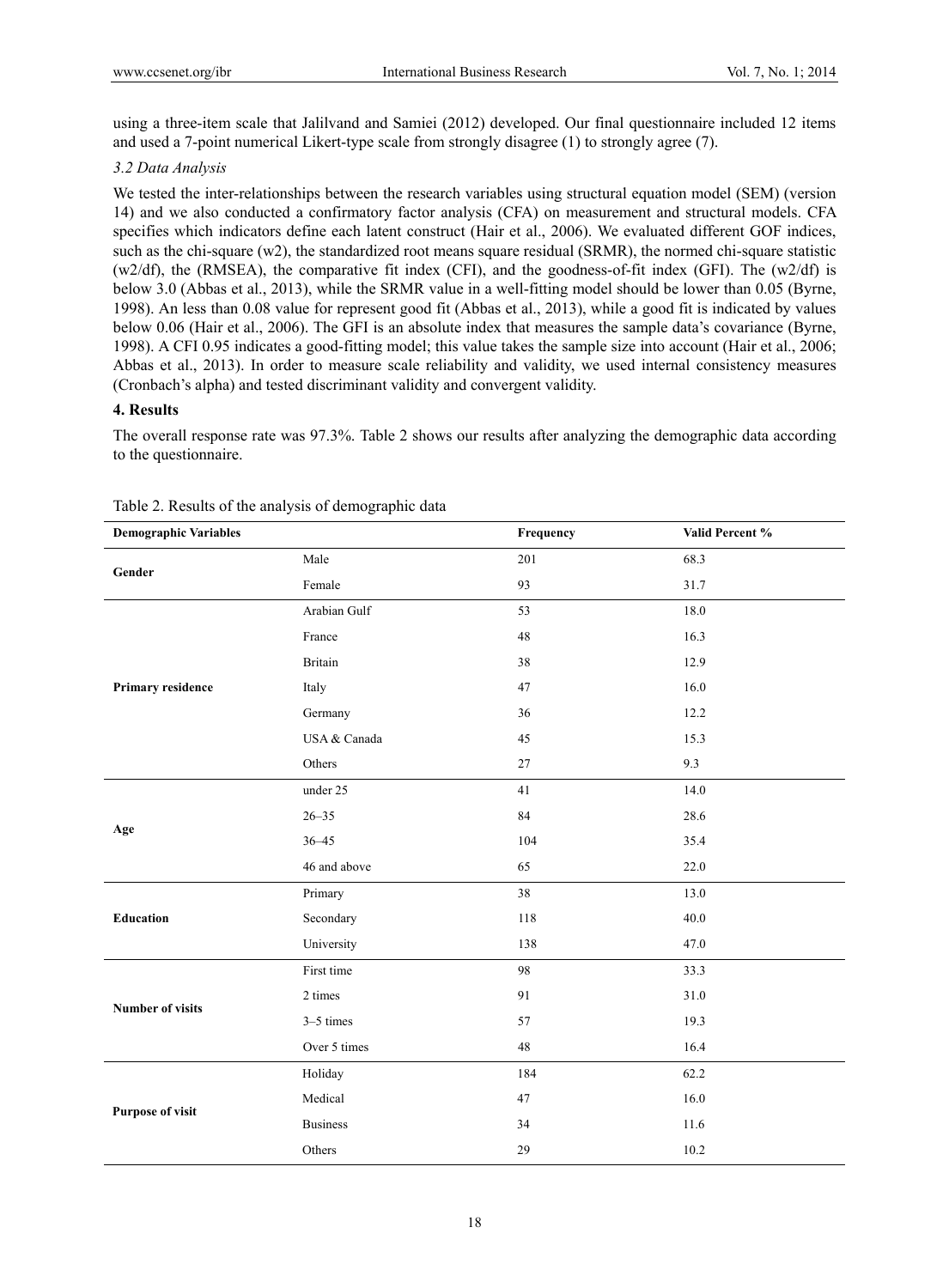Table 3 shows the indicator loadings, Cronbach's alpha and AVE values of each construct. For all factors, the Cronbach's alpha coefficients (0.70 and above), and ranged from 0.830 (e-WOM) to 0.869 (travel intention), while the AVE values are all (0.05 and above), and range from 0.782 (attitude toward travel such destination) to 0.799 (e-WOM).

|  |  |  | Table 3. Descriptive statistics for all items of the questionnaire |
|--|--|--|--------------------------------------------------------------------|
|  |  |  |                                                                    |

| Latent variable                  | $\alpha$ | <b>AVE</b> |
|----------------------------------|----------|------------|
| Electronic word of mouth (e-WOM) | 0.830    | 0.782      |
| Attitude:                        | 0.841    | 0.787      |
| Intention                        | 0.869    | 0.799      |

Table 4 shows the correlation coefficients of the study's constructs; e-WOM, travel intention, tourists' attitudes, and the correlations were all significant at the p≤0.01 level. All of the squared correlations were less than the AVE value for each factor, representing good discriminant validity.

#### Table 4. Correlations of constructs

| Latent variables            | e-WOM    | Attitude                 | Intention to travel |
|-----------------------------|----------|--------------------------|---------------------|
| Electronic word of mouth    | $\sim$   | $0.548*$                 | $0.601*$            |
| Attitude toward destination | $0.548*$ | $\overline{\phantom{a}}$ | $0.591*$            |
| Intention to travel         | $0.601*$ | 0.591                    |                     |

 $*$ p  $\leq$  0.01.

We then used AMOS 17.0 Graphics for the structural model where also to test the hypothesized relationship between the constructs. We used the results of the maximum likelihood (ML) method to compare structure coefficients between latent variables; as Table 5 shows, the estimation indicated that the model goodness-of-fit (GOF) was good.

| Table 5. Hypothesized model (model fit statistics) |  |  |
|----------------------------------------------------|--|--|
|                                                    |  |  |

| <b>Measures</b>               |                      | <b>Fit Indices</b> | <b>Threshold Values</b> |
|-------------------------------|----------------------|--------------------|-------------------------|
| <b>Absolute Fit Level</b>     | <b>RMSEA</b>         | 0.048              | Less than $0.08$        |
|                               | <b>GFI</b>           | 0.991              | 0.90 and Above          |
|                               | P-Value              | 0.059              | P- Value $\geq 0.05$    |
| <b>Incremental Fit Level</b>  | AGFI                 | 0.903              | 0.90 and Above          |
|                               | <b>CFI</b>           | 0.981              | 0.90 and Above          |
|                               | <b>NFI</b>           | 0.964              | 0.90 and Above          |
|                               | <b>CFI</b>           | 0.979              | 0.90 and Above          |
| <b>Parsimonious Fit Level</b> | CMIN/df              | 1.454              | Less than $2.0$         |
|                               | SMC(R <sup>2</sup> ) | 0.698              | Bigger better           |

Table 6 shows the parameter estimates for the relationships between each independent variable and the dependent variable for which the three hypotheses were tested. Our results provided support for the relationships that we hypothesized among attitude, e-WOM, and intention to travel. As a result, hypotheses H1, H2, and H3 were supported. If the C.R. of the estimated covariance among the latent variables was greater than  $\pm 1.96$ , we assessed the variables as being significant [the " $+$ " denotes a positive effect and the " $-$ " denotes a negative effect]. All links were both significant and positive.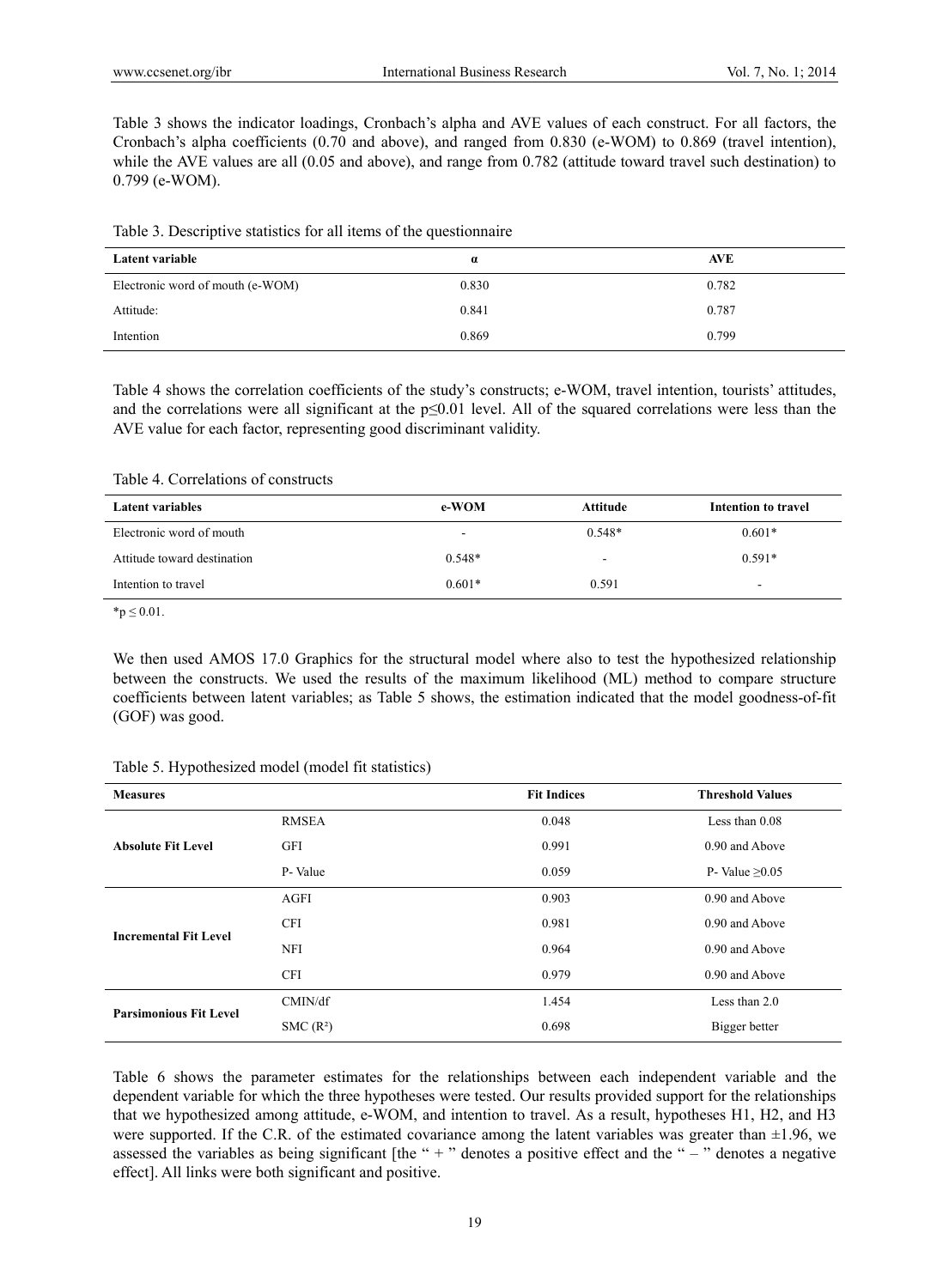| <b>Exogenous variable</b>               | <b>Endogenous variable</b>              | Es.   | SЕ    | <b>CR</b> | p-value |
|-----------------------------------------|-----------------------------------------|-------|-------|-----------|---------|
| e-WOM                                   | Attitude of traveler toward destination | 0.638 | 0.046 | 13.960    | $***$   |
| e-WOM                                   | Intention to travel                     | 0.858 | 0.051 | 16.788    | **      |
| Attitude of traveler toward destination | Intention to travel                     | 0.274 | 0.041 | 6.696     | *       |

\*\* p<0.001 level (two-tailed); \* p<0.05 level (two-tailed).

#### **5. Discussion**

We sought to identify the destination choice processes of the respondents within the concept of internet communications. In our model, the main determinants of the tourists' travel intention were e-WOM and the tourists' attitudes toward the destination. We then hypothesized and validated the impacts of e-WOM using two separate cases: the influence of e-WOM on (a) travel intention and (b) attitude toward destination. Our two hypotheses related to the impact that e-WOM has on the attitudes and travel intentions of tourists. Our third hypothesis referred to the impact that tourists' attitudes had on their travel intentions. We then conducted an experimental survey using newly developed measures that used SEM to analyze 294 survey responses. Ultimately, all three hypotheses were supported, which is agreeing by several previous research mentioned in the literature review. Fakharyan et al. (2012) proposed that e-WOM have a positive influence on tourists' attitudes and travel intentions regarding certain destinations. Furthermore, there is a significant association between attitudes toward these destinations and intention to travel. This sentiment is similar to that of Jalilvand et al. (2012), who found that online WOM accurately reflects consumers' travel intentions towards a destination. Barbara and Vesna's (2006) model shows that satisfied tourist tend to use e-WOM to communicate with other persons their experiences nevertheless positively or negatively and tend to travel to such destinations again.

The results of the present study have several implications with practical importance. Tourists who articulate e-WOM provide an actual situation have faced by them in such destination where can transfer these experiences by telling other people through the online net and provide a base for people who are searching information for more understanding the destination's selected. Tourists who decide to travel to a certain destination may come to rely on e-WOM can have (Lewis & Chambers, 2000). Indeed, manager need realized which types of experience are likely to trigger positive e-WOM. When tourists have a positive experience of a service, product, or other resource provided by a destination, they may visit again and communicate positive e-WOM regarding the destination to other potential tourists. If a destination provides an enjoyable travel experience and excellent services, this is likely to encourage altruistic behavior from tourists toward the destination and to arouse a psychological desire among tourists to share their positive experience with others online.

Managers can also help build online tourism communities. The main forum for travelers to exchange information online is in the community of the tourism service's website; as travelers may communicate freely about their own travel feelings and factors such as the service provided by a restaurant or hotel. The e-WOM information in such communities differs from that on the tourist enterprise's own website in that they facilitate multi-directional information exchange and generally lack commercial motivation (Zhu & Lai, 2009). These are reasons why e-WOM has greater influence on the decisions of tourists than the tourism enterprise's own websites. Therefore, a tourism enterprise should establish discussion communities on their websites where tourists can conveniently exchange their opinions and promote the tourism enterprise through e-WOM. Managers should encourage travelers to participate in the online community because a high number of reviews of a destination will lead to more information about the destination being disseminated among potential tourists, which will increase the likelihood of them selecting that destination. Given that e-WOM as a key player as the source of data or information could for tourists' perceptual/cognitive evaluations, tourism services should identify ways to facilitate tourists' use of e-WOM. The shift in consumer's behavior—that is, the construction of a shield against traditional methods of marketing communications—has made it even more important for marketing communication to understand e-WOM communication. Marketers in tourism sector should recognize that their potential consumers are increasingly using online resources and are therefore should consider it seriously in their marketing strategy.

#### **6. Conclusion**

This study has examined the impact that e-WOM has on tourist attitudes and travel intentions. Our findings have shown that the impact of e-WOM on tourists' attitude towards such destinations like Jordan, and their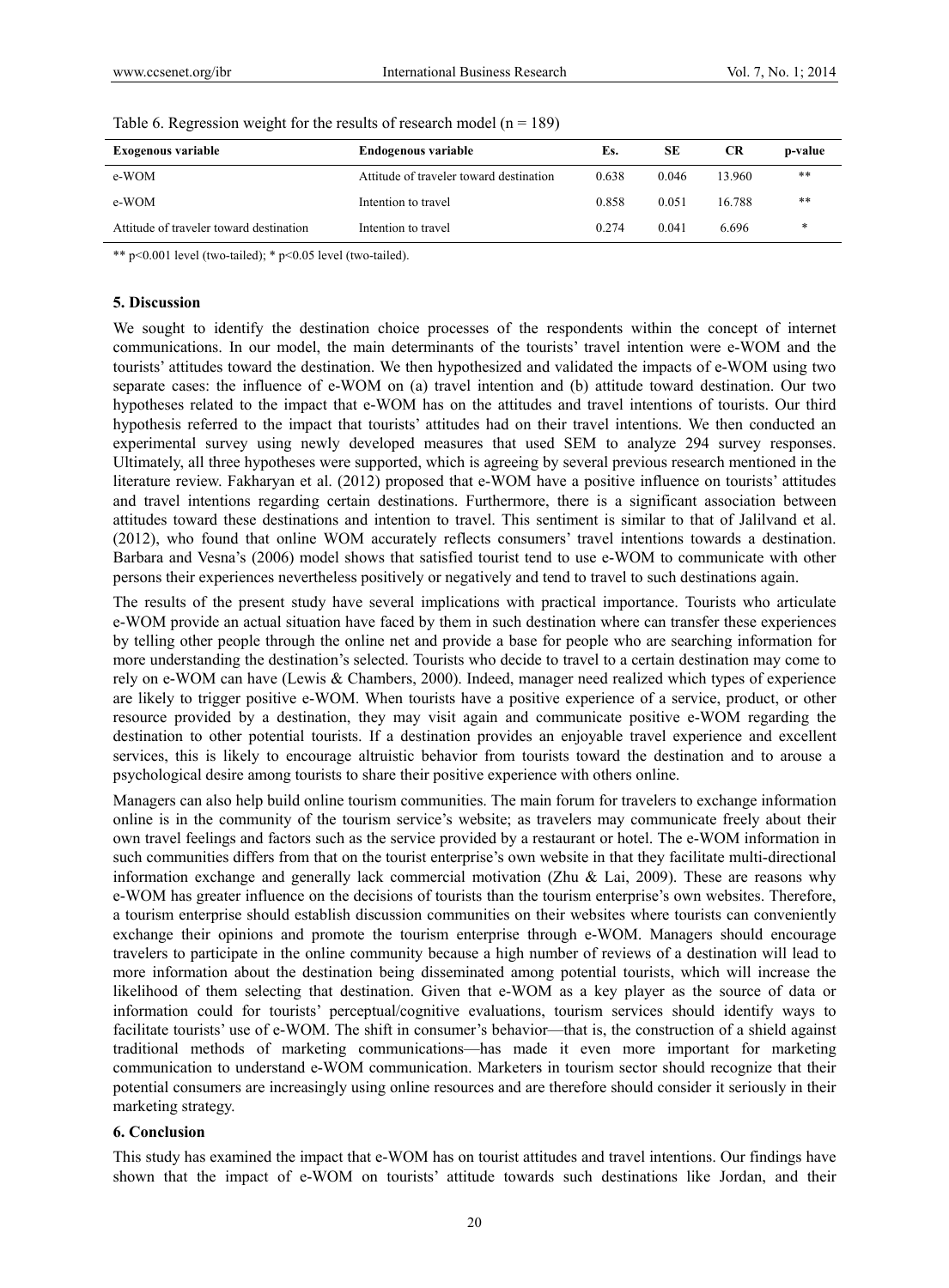consequent travel intentions, is significant. We considered how e-WOM impacts attitudes regarding destinations and travel intentions, which enabled us to identify the decision-making process and, in so doing, offer a rationale for tourists' travel behavior with regard to online communications. The present study has certain limitations. Firstly, although we have attempted to reach some conclusions the convenience sampling method in the questionnaire meant that we could not consider the sample for all tourists. Secondly, our study was conducted only in Amman, so future studies should be conducted in other parts of Jordan. Another area for future study is to identify the factors that may affect e-WOM, as well as the new dynamics and behavioral implications on travel behavior that e-WOM has created.

#### **Acknowledgements**

Thanks to all persons who assist in distributing questionnaires and special thanks to Queen Alia Airport staff in Amman who support me to distribute and collect the questionnaires used in the studies.

#### **References**

- Abbas, A., Suleiman, A., & Almualla, A. (2013). *Using structural equation modeling for beginner*. Jordan, Amman: Ithraa, Inc.
- Anderson, E., & Weick, B. (1989). Determinants of countinuity in conventional industrial channel dyads. *Journal of Marketing Science*, *8*(4), 310–323. http://dx.doi.org/10.1287/mksc.8.4.310
- Ajzen, I. (1991). The theory of planned behavior. Organ. *Behav. Hum. Decis. Process*, *50*(2), 179–211. http://dx.doi.org/10.1016/0749-5978(91)90020-T
- Byrne, B. M. (1998). *Structural Equation Modeling with LISREL, PRELIS, and SIMPLIS: Basic Concepts, Applications, and Programming.* Mahwah, NJ: Lawrence Erlbaum Associates.
- Barbara, Z., & Vesna, Z. (2006). Examination of co-operative norms, beliefs in interpersonal trustworthiness, complementary capabilities and realized competitive advantages in business-to-business relationships. *Economic and Business Review for Central and South*, *8*(1), 11–19.
- Bone, P. F. (1992). Eterminants of word-of-mouth communications during product consumption. *Advances in Consumer Research*, *19*(4), 579–583. http://www.acrwebsite.org/search/view-conference-proceedings.aspx?Id=7359
- Castaneda, J. A., Rodrıguez, M. A., & Luque, T. (2009). Attitudes' hierarchy of effects in online user behavior. *Online Inform. Rev*, *33*(1), 7–21. http://dx.doi.org/10.1108/14684520910944364
- Compete, Inc. (2007). *Consumer Generated Content: Learning from Travel Innovators*. Retrieved May 21, 2013, from

https://media.competeinc.com/med/uploads/files/traveltrends\_consumer\_generated\_travel\_content.html

- Dennis, C., Merrilees, B., Jayawardhena, C., & Wright, L. (2009), E-consumer behavior*. European Journal of Marketing, 43*(10), 1121–1139. http://dx.doi.org/10.1108/03090560910976393
- Fakharyan, M., Jalilvand, M., Elyasi, M., & Mohammadi, M. (2012). The influence of online word of mouth communications on tourists' attitudes toward Islamic destinations and travel intention: Evidence from Iran. *African Journal of Business Management, 6*(38), 10381–10388. http://dx.doi.org/10.5897/AJBM12.628
- Forrester, S. (2006). *The State Of Retailing Online: The 9th Annual Shop.org Study.* Published by Shop.org, June 2006. Rrieved June 21, 2013, from http:// www.clickz.com/3611181
- Gretzel, U., & Yoo, K. (2008). Use and impact of online travel reviews. In O'Connor, P., Hopken, W., & Gretzel, U. (Eds.), *Information and communication technologies in tourism* (pp. 35–46)*.* New York: Springer-Verlag.
- Goldenberg, J., Libai, B., & Muller, E. (2001). Talk of the network: A complex systems look at the underlying process of word-of-mouth. *Journal of Marketing Letter, 12*(3), 211–223. http://dx.doi.org/10.1023/A:1011122126881
- Hair, J., Black, W., Babin, B., Anderson, R., & Tatham, R. (2006). *Multivariate data anal*ysis (6th ed.). Upper Saddle River, New Jersey: Pearson Education, Inc.
- Thorsten, H. T., Kevin, P. G., Gianfranco, W., & Dwayne, D. G. (2004). Electronic Word-of-Mouth via Consumer-Opinion Platforms: What Motivates Consumers to Articulate Themselves on the Internet? *Journal of Interactive Marketing*, *18*(1), 38–52. http://dx.doi.org/10.1002/dir.10073
- Jalilvand, M. R., & Samiei, N. (2012). The Effect of Word of Mouth on Inbound Tourists Decision for Travelling to Isfahan as a Tourism Destination in an Islamic Republic. *Journal of Islamic Marketing, 3*(1), 12–26.